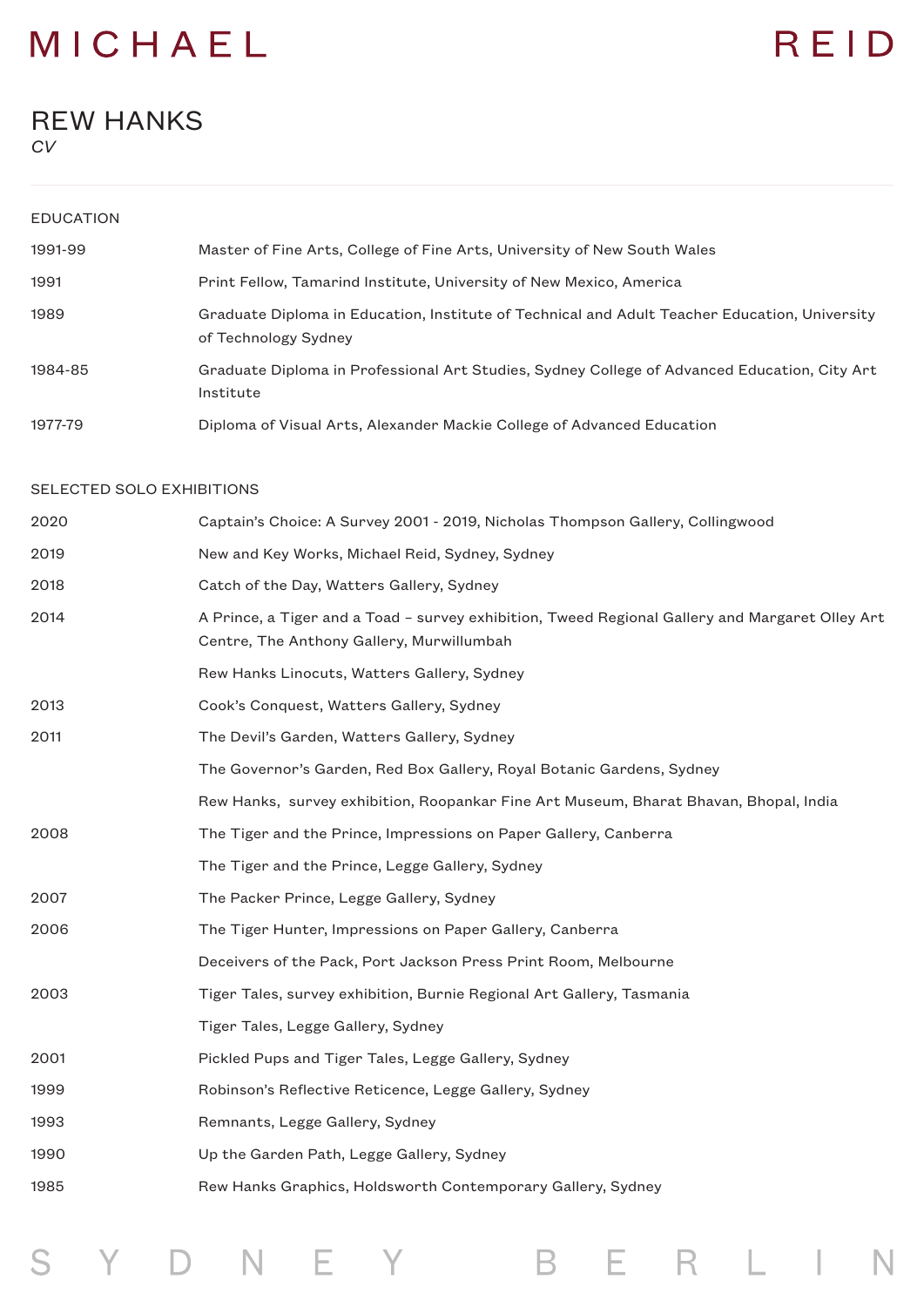## REID

### REW HANKS *CV*

| SELECTED GROUP EXHIBITIONS |                                                                                                   |
|----------------------------|---------------------------------------------------------------------------------------------------|
| 2015                       | Opening Exhibition, Nicholas Thompson Gallery, Melbourne                                          |
| 2014                       | The Bloke Show, Project Space Spare Room, RMIT University, Melbourne                              |
|                            | Seoul - Sydney : Contemporary Korean and Australian Prints, UNSW, Galleries, Sydney               |
|                            | Affinities, 7 Museums, 50 Objects, Macquarie University Museum, Sydney                            |
|                            | Novocastria, Newcastle Art Gallery, Newcastle                                                     |
|                            | Antipodes Portfolio- Sydney Printmakers and Central Print Council of Aoteara,                     |
|                            | NorthArt Gallery, Auckland                                                                        |
|                            | Boundless and Borderless: A Print Portfolio Exchange between Sydney and Canadian                  |
|                            | Printmakers, touring exhibition of Taiwan                                                         |
|                            | The 9th Kochi International Triennial Exhibition of Prints, Ino-cho Paper Museum, Kochi, Japan    |
|                            | 8th Biennle Internationale d'estampe contemporaine Trois-Rivieres Touring Exhibition, Candada     |
|                            | International Biennial Print Exhibition 2014 ROC, National Museum of Fine Arts, Taiwan            |
|                            | Staff Exhibition, See Street Gallery, Sydney Gallery School, Meadowbank, Sydney                   |
|                            | Utzon's Opera House, S.H.Evin Gallery, Sydney                                                     |
|                            | The Friends of the University 2014 Acquisitive Art Prize, Newcastle University Gallery, Newcastle |
|                            | Inkmasters Print Exhibition 2014, Tanks Arts Centre, Cairns                                       |
| 2013                       | Familiar Unfamiliar, curated by Rona Green, Swan Hill Regional Art Gallery, Swan Hill and         |
|                            | Toowoomba Regional Art Gallery, Toowoomba                                                         |
|                            | Silkcut Award for Linocut Prints, Glen Eira City Gallery, Caulfield, Melbourne                    |
|                            | 8th Biennle Internationale d'estampe contemporaine Trois-Rivieres, Touring Exhibition, Quebec     |
| 1998                       | Laying Turf, Nelson Street Gallery, Sydney.                                                       |
| 1997                       | Without Boundaries, Staff Show, Bondi Pavilion, Sydney.                                           |
| 1992                       | Thisness, Legge Gallery, Sydney                                                                   |
| 1991                       | Works On Paper Legge Gallery                                                                      |
| 1990                       | The Cow Show, Legge Gallery, Sydney                                                               |
|                            | Kingston Art Space, Canberra, ACT                                                                 |
|                            | Sydney Printmakers, Blaxland Gallery, Sydney                                                      |
| 1989                       | Sydney Printmakers, Blaxland Gallery, Sydney                                                      |
| 1988                       | Spirit of the Times, touring exhibition to Melbourne, Adelaide, Brisbane and Sydney.              |
| 1987                       | Linden Gallery, St Kilda, Melbourne                                                               |
|                            | Teacher's exhibition, Workshop Art Centre, Sydney                                                 |
| 1986                       | Travelling Art Scholarship, Blaxland Gallery, Sydney                                              |
| 1985                       | Royal College of Art, London                                                                      |

S Y D N E Y B E R L I N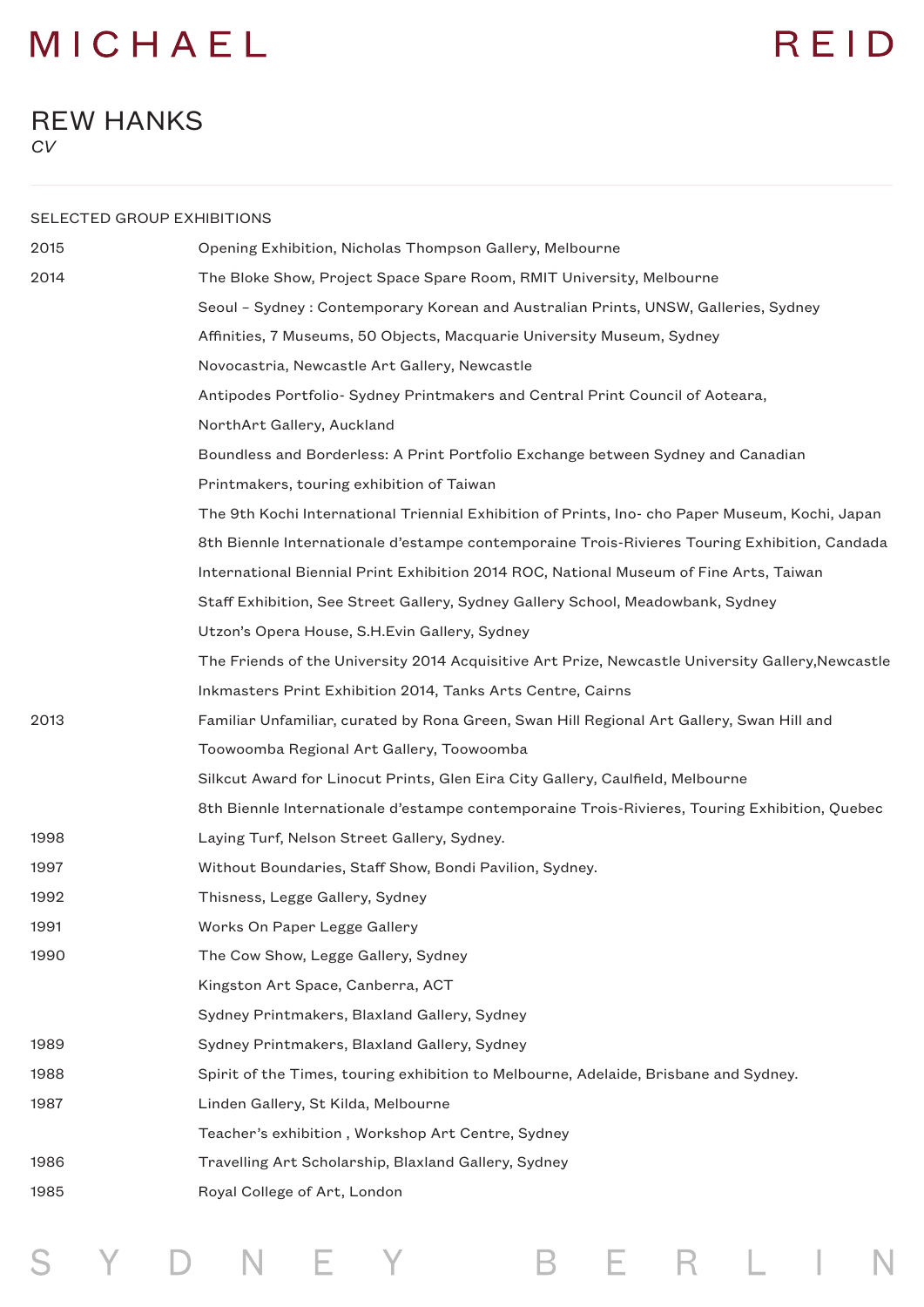# REID

### REW HANKS *CV*

| NATIONAL PRINT AWARDS |                                                                                              |
|-----------------------|----------------------------------------------------------------------------------------------|
| 2015                  | Highly Commended, Works on Paper, 43rd Muswellbrook Art Prize                                |
| 2014                  | First Prize - City of Hobart Art Prize 2014 - Printmaking, City of Hobart Council, Tasmanian |
|                       | Museum and Art Gallery, Hobart                                                               |
|                       | First Prize - Open Section, The Friends of the University of Newcastle                       |
| 2014                  | Acquisitive Art Award, Newcastle University Gallery, Newcastle                               |
|                       | Anna Egitis Award - Copyright Agency Cultural Fund, Inkmasters Print                         |
|                       | Highly Commended, Fremantle Arts Centre Print Award 2014, Fremantle Western Australia.       |
| 2013                  | Grand Prize - Open Section, 2013 Silkcut Award for Linocut Prints, Melbourne                 |
|                       | First Prize, Works on Paper, City of Blacktown Art Prize, Blacktown                          |
|                       | People's Choice Award, Burnie Print Prize 2013, Burnie, Tasmania                             |
| 2012                  | Purchase Prize, 2012 Silkcut Award for Linocut Prints, Melbourne                             |
| 2011                  | Purchase Prize, Stan and Maureen Duke Gold Coast Award 2011, Surfers Paradise                |
|                       | Purchase Prize and People's Choice Award, Fremantle Arts Centre Print Award 2011, Fremantle  |
|                       | Purchase Prize and People's Choice Award, Hutchins Art Award 2011, Hobart                    |
| 2006                  | First Prize, Willoughby Print Prize, Sydney                                                  |
| 2005                  | First Prize, Geelong Print Prize, Geelong                                                    |
|                       | First prize, Muswellbrook Print Prize, Muswellbrook                                          |
| 2003                  | Commission Print, Print Council of Australia                                                 |
| 1986                  | Sydney Printmakers, Blaxland Gallery, Sydney                                                 |
|                       | Travelling Art Scholarship Exhibition, Blaxland Gallery, Sydney                              |
| 1985                  | Royal College of Art, London                                                                 |
|                       | Graduate Diploma Exhibition, Ivan Dougherty Gallery, University of NSW                       |
|                       | Holdsworth Contemporary Gallery, Sydney                                                      |
| 1984                  | National Students Art Prize, Bathurst                                                        |
| 1982                  | St Georges Terrace Gallery, Parramatta, Sydney                                               |
| 1980                  | New Australian Printmakers, University Of Tasmania, Hobart, Tasmania                         |
|                       |                                                                                              |

#### INTERNATIONAL PRINT AWARDS

S Y D N E Y

| 2015 | Trienniale Print Prize, 4th Bangkok Triennale International Print and Drawing, Bangkok, 2014 |
|------|----------------------------------------------------------------------------------------------|
|      | First Prize, 9th Kochi International Triennial Exhibition of Prints, Kochi                   |
| 2013 | Finalist, 8th Biennale Internationale d'estampe Contemporaine de Trois-Rivieres, Quebec      |
| 2012 | Purchase Prize, 3rd Bangkok Triennale International Print and Drawing, ThailanD              |
| 2011 | Purchase Prize, Laing Art Gallery, International Print Biennal, Newcastle upon Tyne, England |
|      |                                                                                              |

B E R L I N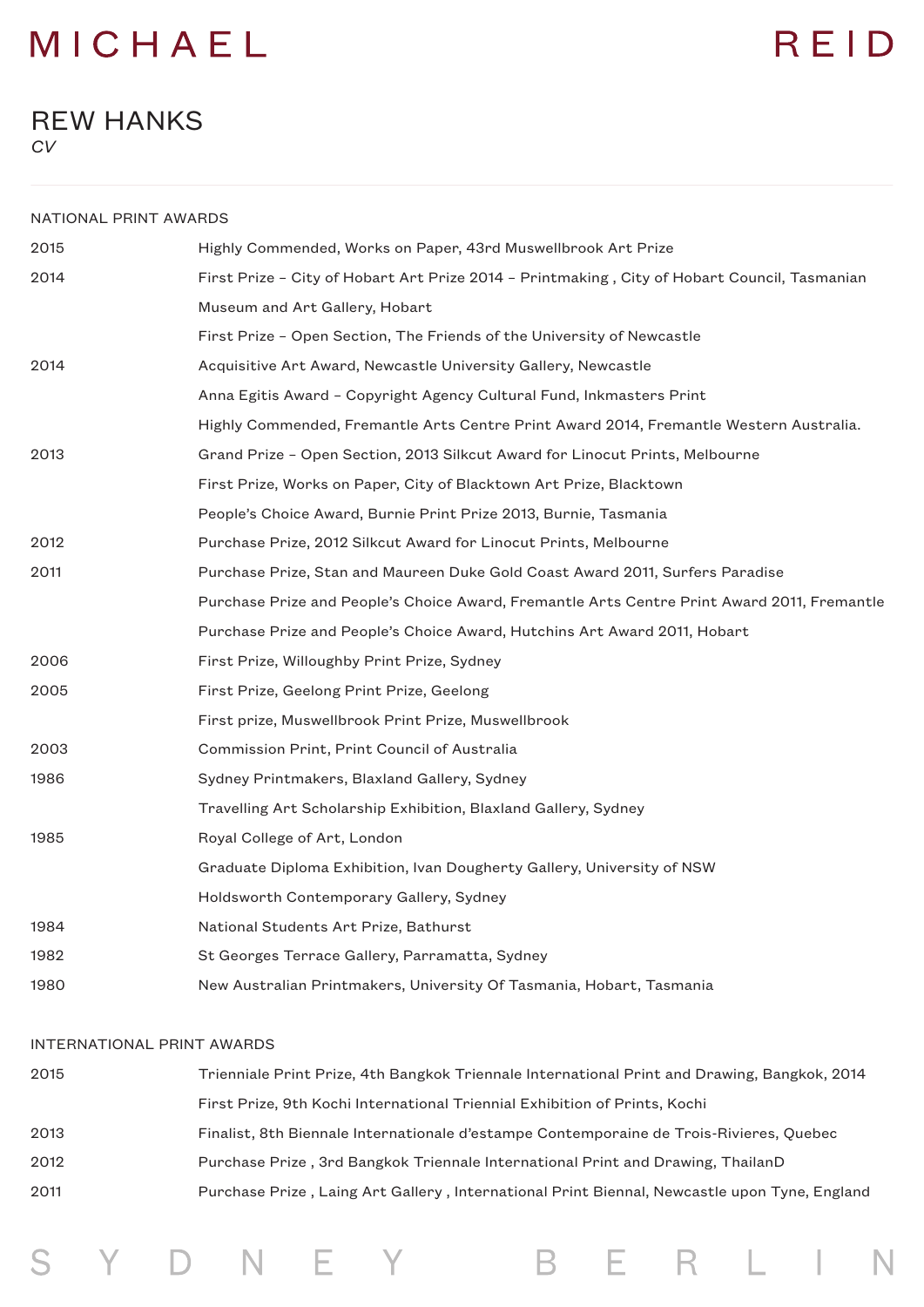### RFID

#### REW HANKS *CV*

|      | First Prize, IV International Print Exhibition 2011, Istanbul, Turkey              |
|------|------------------------------------------------------------------------------------|
|      | Fourth Prize, 8th Kochi International Triennial Exhibition of Prints, Kochi, Japan |
| 2010 | Special Prize, Lessedra World Art Print Annual 2010, Sofia, Bulgaria               |
| 2009 | Purchase Prize, 2nd Bangkok Triennale International Print and Drawing, Thailand    |
|      | Finalist, 14th Biennale Internationale of Prints, Sarcelles, France                |
| 2008 | Grand Prize, 8th Bharat Bhavan International Biennal of Print-Art, Bhopal, India   |
| 2006 | Purchase Prize, 14th Seoul International Print Biennial, Seoul, South Korea        |

F

R

#### COLLECTIONS

National Gallery of Australia , Canberra, ACT Art Gallery of N.S.W, Sydney, NSW Art Gallery of South Australia , Adelaide, SA Australian Museum, Sydney, NSW Tasmanian Museum and Art Gallery, Hobart, TAS Bathurst Regional Art Gallery, NSW Ballarat University Gallery, Ballarat, VIC Blacktown City Council, Blacktown, NSW Burnie Regional Art Gallery, Burnie, TAS Campbelltown City Bicentennial Art Gallery, NSW Charles Darwin University, Darwin, NT Dubbo Regional Art Gallery, Dubbo, NSW Geelong Regional Art Gallery, Geelong, VIC Grafton Regional Art Gallery, NSW Gold Coast City Gallery, Gold Coast, QLD Hutchins Art Collection, Hobart, Tasmania Ino-cho Paper Museum, Kochi, Japan La Trobe Regional Art Gallery, La Trobe, VIC Mitchell Library, Sydney, NSW Laing Art Gallery, Newcastle upon Tyne, England Little Collection, Fremantle Arts Centre , Fremantle, WA Macquarie University Gallery, Macquarie University, NSW Mackay Regional Art Gallery – Artspace Mackay, Mackay, QLD Maitland Regional Art Gallery, Maitland, NSW Melbourne University Gallery, Melbourne , VIC